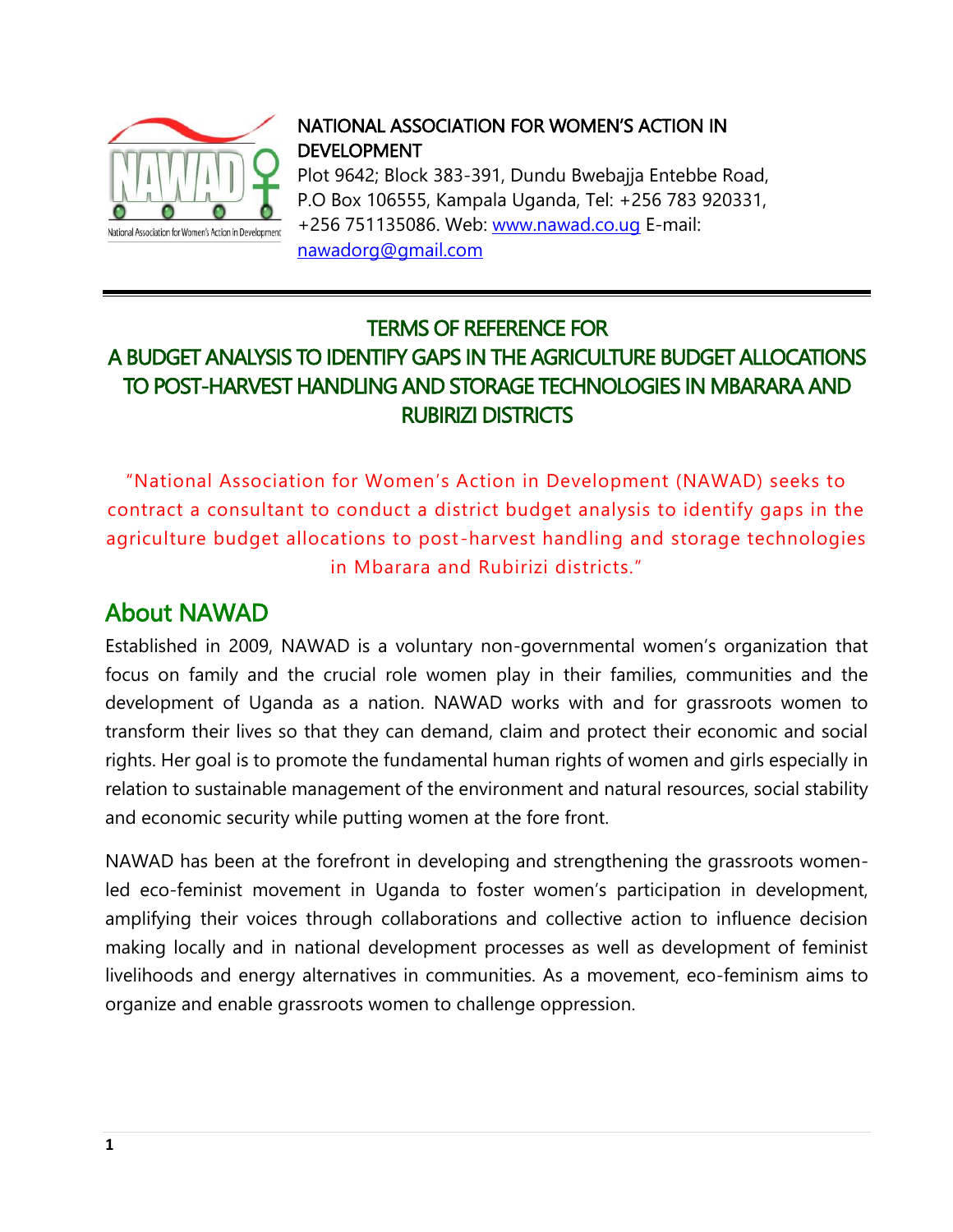### Rationale

National Association for Women's Action in Development (NAWAD) with support from USAID/Uganda Civil Society Strengthening Activity (CSSA) is implementing the Advocate for the Implementation of the NDP III Agro-Industrialization Programme Implementation Action Plan (AINAPI) project in Mbarara and Rubirizi districts in Uganda. For a period of 12 months, this project aims at Strengthening the implementation of the Agro-Industrialization Programme Implementation Action Plan (Agro-PIAP) in the areas of recruitment of extension workers and budget allocation for the establishment of storage and agro-rocessing technologies in Mbarara and Rubirizi districts by the end of 2022. NAWAD shall target 1,500 small holder farmers composed of majorly women, some men and youth and among these will be persons with disability. Through the AINAIPI project, NAWAD hopes to realize; 1) an increase in the number of agricultural extension officers to train small holder farmers on postharvest handling, storage, and agro-processing technologies and 2) an increase in budget allocation to post-harvest handling, storage and processing technologies to cater for the establishment of 4 storage and 2 processing machines in each of the two districts.

Given that NAWAD aims to increase budget allocation to post-harvest handling, storage and processing technologies in Mbarara and Rubirizi districts, the organization, with support from consultant will conduct a district budget analysis to identify gaps in their agriculture budget allocations to post-harvest handling and storage technologies.

### Purpose/Objectives of the Consultancy

To identify gaps in the agriculture budget allocations to post-harvest handling and storage technologies in Mbarara and Rubirizi districts. The analysis shall also support the project in suggesting recommendations for increased participation and engagement of small holder farmers to influence the planning and budgeting cycle in their districts.

### Scope of the work

The study shall include, but not limited to document reviews targeted (district budgets particularly agriculture sector related budget votes etc), conducting interviews with likeminded CSOs working on budget- related interventions like the Civil Society Budget Advocacy Group–CSBAG, district finance officers, Chief Administrative officers and agriculture committees.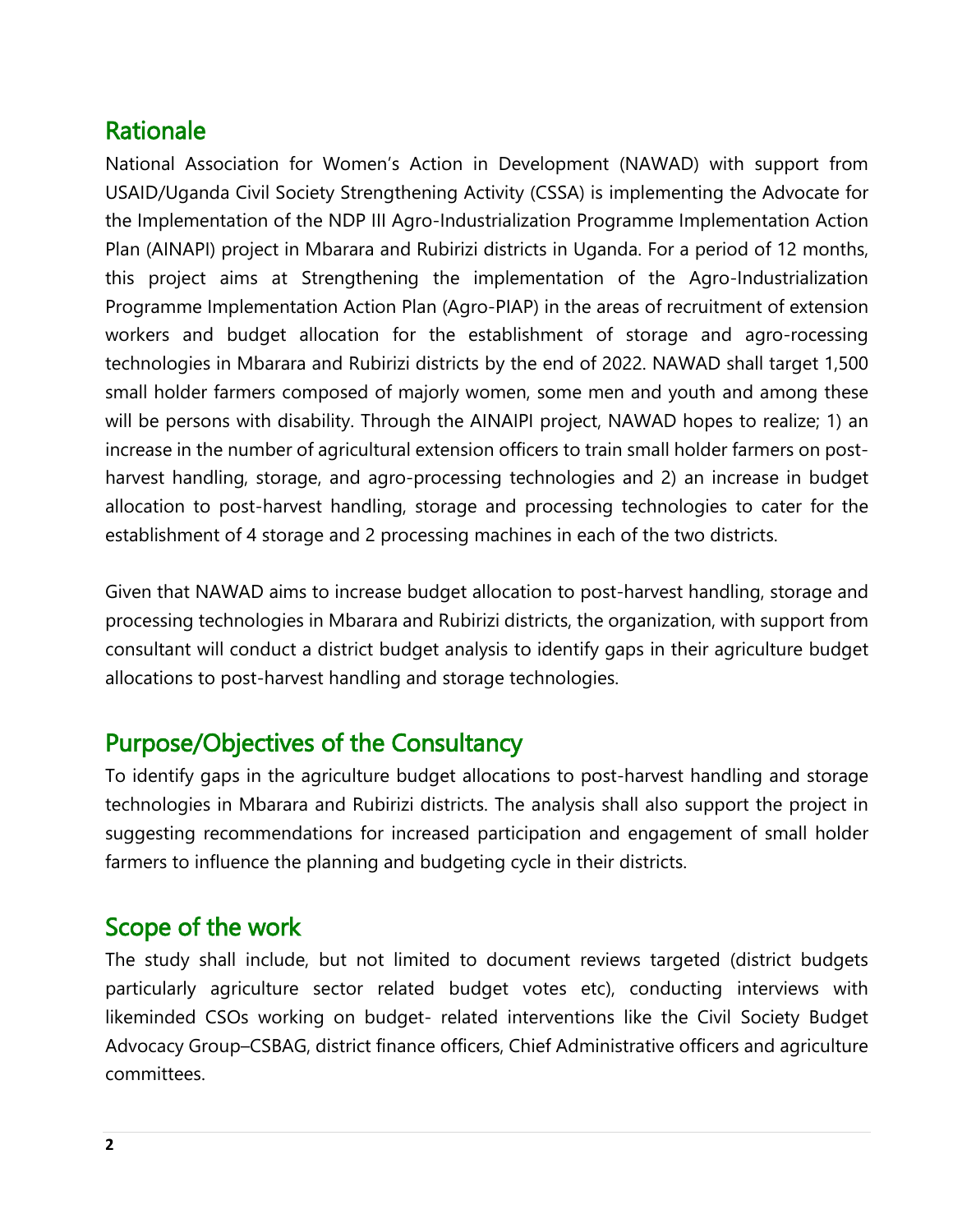The consultant shall prepare and share a work plan with NAWAD. At finalization of the study, the consultant shall prepare and present their findings to USAID/CSSA and NAWAD clearly indicating the gaps identified in the agriculture budget allocations to post-harvest handling and storage technologies in Mbarara and Rubirizi.

The consultant shall also indicate action points/ recommendations for increased participation and engagement of small holder farmers to influence the planning and budgeting cycle in their districts and other opportunities that exists in the district.

The Consultant shall be required to highlight the methodology and tools that shall be used in conducting the study. The Consultant shall also submit a proposed budget for the consultancy, and these shall be discussed and agreed upon between the Consultant and the recruiting team before the actual work commences.

### Location of the study

The study shall be conducted in Mbarara and Rubirizi districts.

## Reporting

In the performance and conduct of this study, the Consultant shall report to the project coordinator with support from the designated field officers and the executive director.

# Qualifications and competences

The consultant should have a background in accounting, finance, and economics with previous experience in conducting similar work on budget analysis.

# **Deliverables**

- 1. Draft study report for discussions with CSSA/NAWAD team
- 2. Final report incorporating comments from CSSA/NAWAD team.

# Ethical considerations

The Consultant shall perform his/her/their work with all due diligence, efficiency and economy in accordance with appropriate professional standards. He/she/they shall be required to carry out the consultancy in person and no delegation or assignment to any other person shall be accepted.